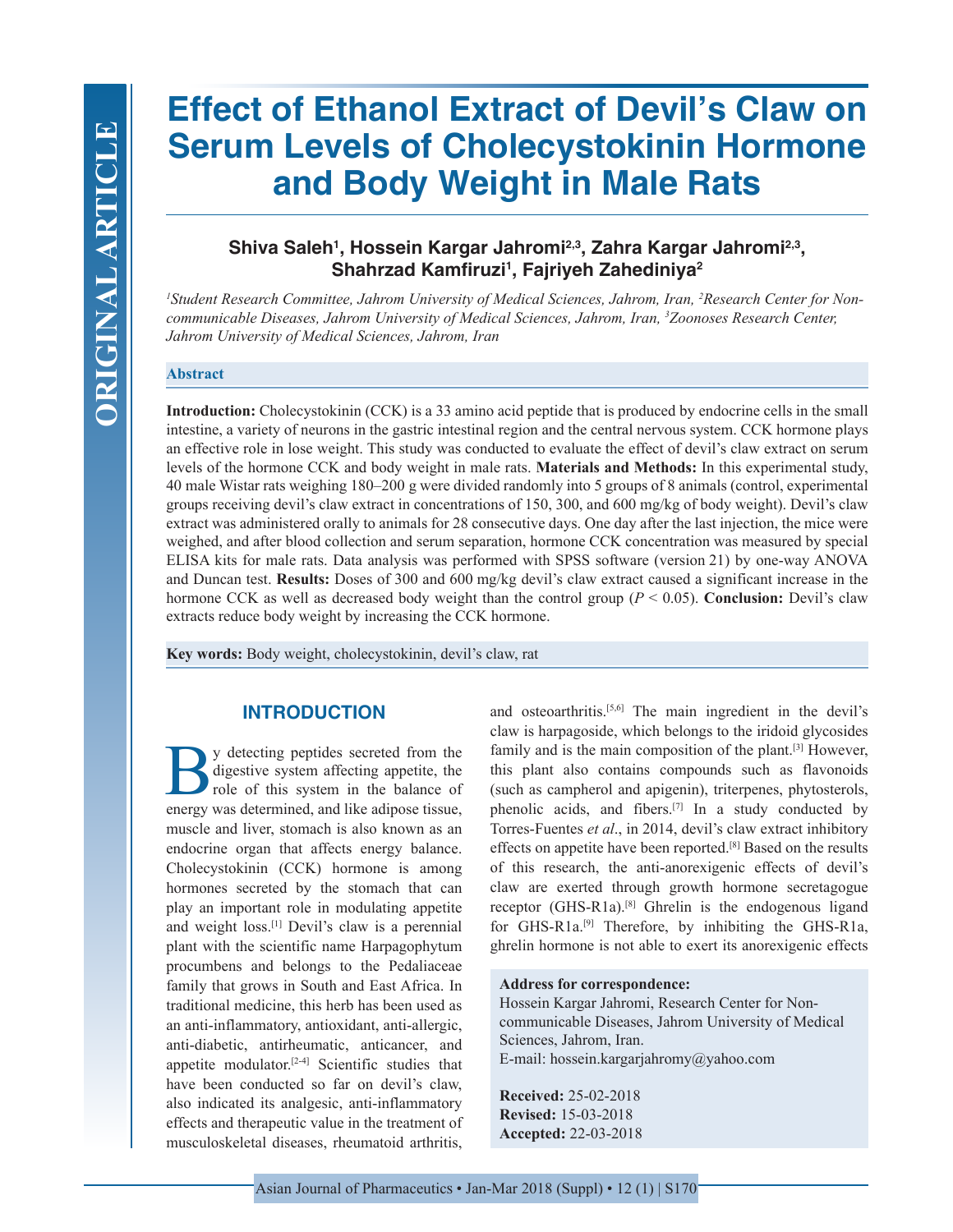(appetizer). In our previous studies, it was found that devil's claw extract reduced body weight in rats by increasing the secretion of obestatin,<sup>[10]</sup> leptin and neuropeptide Y hormones. [11] Given that previous studies have shown the efficacy of devil's claw on serum levels of ghrelin, obestatin, leptin, and neuropeptide Y hormones, this study was conducted to evaluate the effects of devil's claw extract on serum levels of other hormones affecting appetite, i.e., CCK in rats. The results of this study could help to identify more precisely the mechanisms that regulate appetite and body weight in plants.

## **MATERIALS AND METHODS**

In this experimental study, 40 adult male Wistar rats with an average weight of 180–200 g were used. To adapt to the environment, animals were kept for a week in an animal room in Jahrom University of Medical Sciences. Throughout the study, animals were kept in conditions of 12 h of light and 12 h of darkness and ambient temperature 20–25°C and had free access to food and water. Humidity was about 50–55%. According to the earlier articles, prescribed devil's claw extract concentration was determined in the amount of 150, 300, and 600 mg/kg of body weight.<sup>[5]</sup>

The rats were divided randomly into 5 groups of 8 animals as follows:

#### **Control group**

This group received no treatment during the experiment (28 days).

#### **Experimental group**

Duration of the experiment (28 days), the group received 1 ml of distilled water by gavage and in terms of body weight.

Experimental Groups 1, 2, and 3: Received doses of 150, 300, and 600 mg/kg of devil's claw extract by gavage for 28 days and in terms of body weight. At the end of the study (day 29), after weighing the animals, blood samples were directly taken from the heart by 5 cc syringe (under anesthesia by diethyl ether), and their serum was collected by centrifuges (for 15 min and 3000 rpm) and was kept in freezer −20° until examination. To measure the CCK hormone, ELISA kits for rat were used. For data analysis, ANOVA was used. If different groups were statistically significant, Duncan test was used to understand the differences between means. Statistical analysis was performed using SPSS version 21, and statistically significant level  $(P < 0.05)$  was considered. The data were calculated and compared in the results in a mean  $\pm$  standard error of the mean.

### **FINDINGS**

Based on the results listed in Table 1, the mean serum concentration in hormone CCK in rats receiving doses of 300 and 600 mg/kg of devil's claw extract showed a significant increase compared to the control group ( $P \le 0.05$ ). However, the mean serum concentration in hormone CCK in rats receiving doses of 150 mg kg of devil's claw extract did not show a significant increase compared to the control group  $(P \le 0.05)$ . The results of measuring the mean changes in body weight also showed that doses of 300 and 600 mg kg of devil's claw extract caused a significant decrease in body weight compared with the control group ( $P \le 0.05$ ) [Table 1].

## **DISCUSSION AND CONCLUSION**

The results showed that oral administration of devil's claw extract by dose-dependent increases serum levels of the hormone CCK as well as reduces body weight in rats. CCK hormone plays a role in regulating energy balance and movements and digestive secretions. CCK slowdowns gastric emptying causing prolongation of abdominal distension and thus stimulates the stretch receptors in the stomach wall and could eventually create an indirect feeling of fullness and satiety. This hormone also acts as a neuropeptide.<sup>[1]</sup> In humans and animals, CCK has various functions such as creating a feeling of satiety and reduced food intake, prevention of gastric emptying, prevention of gastric acid secretion, and stimulating intestinal peristalsis.<sup>[12]</sup> Products of digestion in the intestinal lumen stimulate the release of CCK from the beginning of the small intestine.<sup>[13]</sup> Research shows

**Table 1:** Comparison of changes in serum levels of the hormone cholecystokinin and body weight in the experimental groups receiving different doses of devil's claw extract with the control group

| Variable               | Group                          |                                  |                                        |                                        |                                        |
|------------------------|--------------------------------|----------------------------------|----------------------------------------|----------------------------------------|----------------------------------------|
|                        | <b>Control</b>                 | <b>Sham</b>                      | Devil's claw<br>extract<br>150 (mg/kg) | Devil's claw<br>extract<br>300 (mg/kg) | Devil's claw<br>extract<br>600 (mg/kg) |
| Cholecystokinin        | $3066.20 + 49.28$ <sup>a</sup> | $3108.20 \pm 34.61$ <sup>a</sup> | $3163.80 + 58.75^a$                    | $3381.40 \pm 16.67^{\circ}$            | 3385.40±28.38 <sup>b</sup>             |
| Body weight change (r) | $28.20 \pm 0.58$ <sup>a</sup>  | $27.60 \pm 0.93$ <sup>a</sup>    | $27.40 \pm 0.51$ <sup>a</sup>          | $24.80 \pm 0.37$ <sup>b</sup>          | $23.60 \pm 0.40^{\circ}$               |

According to Duncan test, averages available in each row have at least a common letter; they have no significant difference in the level of 5% Duncan test. Averages were presented as mean±SEM. P≤0.05 was considered statistically significant. SEM: Standard error of the mean